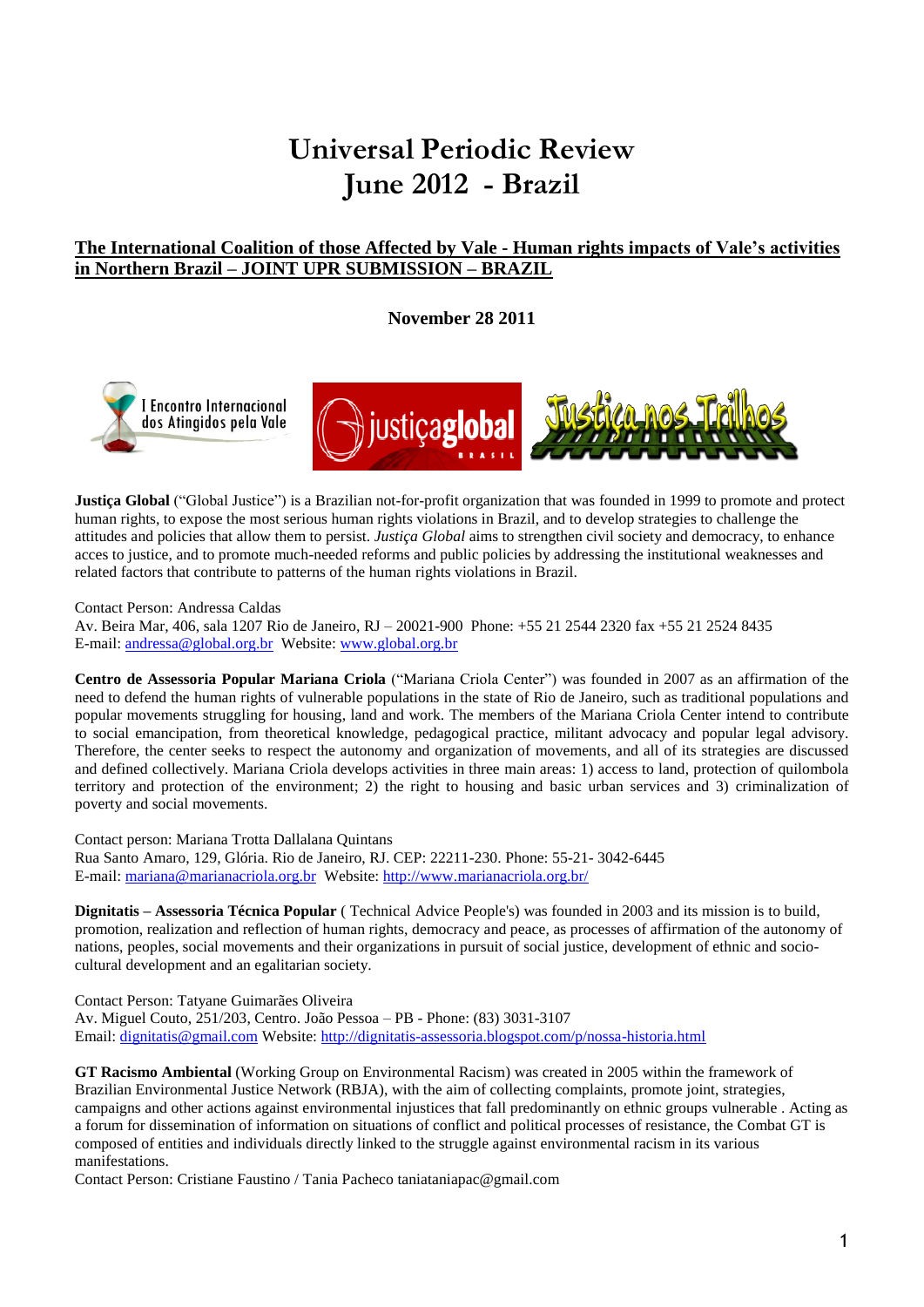Rua Pinho Pessoa, 86, Bairro Joaquim Távora – Fortaleza, Ceará, Brasil [http://racismoambiental.net.br](http://racismoambiental.net.br/)

# **[E-mail Body]**

The Articulação Internacional dos Atingidos pela Vale (The International Coalition of those Affected by Vale) is a network of social, environmental and labor movements and organizations based in Brazil, Canada, Chile, Argentina, Ecuador, Colombia, Peru, Mozambique, New Caledonia and Indonesia, all of which are affected by the aggressive and predatory activities of the mining company Vale S.A. The coalition was founded in April 2010, is associated with the Latin America Mining Conflicts Watch – OCMAL and is progressively strengthening its solidarity through a series of continental and international annual meetings.

At the end of 2007, a collection of movements, associations and citizens began to question the most efficient and just way to hold Vale accountable and force it to provide just compensation for the harms it caused to the environment and the people living in areas crossed by its railway. After much dialogue, study and brainstorming of ideas, the international campaign Justiça nos Trilhos ("Justice on the Rails") was formed, comprised of the following entities: Missionários Combonianos, Fórum Carajás, Fórum "Reage São Luís", Sindicato dos Ferroviarios de Maranhão, Tocantins e Pará, GEDMMA (Grupo de Estudo Modernidade e Meio Ambiente - UFMA) and MST.

Justiça Global ("Global Justice") is a Brazilian non-governmental human rights organization founded in 1999 and based in Rio de Janeiro. The organization works to protect and promote human rights, as well as to strengthen civil society and democracy by: denouncing human rights violations, advocating for public policy formation processes based on fundamental rights, stimulating the strengthening of democratic institutions and demanding the guarantee of rights for marginalized populations and victims of human rights violations.

> Justiça Global Contact Person: Andressa Caldas Av. Beira Mar, 406, sala 1207 Rio de Janeiro, RJ – 20021-900 Telefone: +55 21 2544 2320 E-mail: Andressa@global.org fax +55 21 2524 8435

Justice on the Rails was founded in 2007 and is comprised of seven entities and institutions. It is a coalition of organizations, social movements, land workers, unions and university nuclei, all of which act in the defense of the rights of communities that live in areas crossed by the Ferro Carajás Railway. More specifically, Justice on Rails monitors the region of Açailândia and the issues relating to the impact of the mining and steel production chain. It furthermore articulates on a state, national and international level the support of partnerships in the promotion of the cause of affected communities. Justice on Rails also organized, in April 2010, the International Caravan of those Affected by Vale, which passed through Açailândia.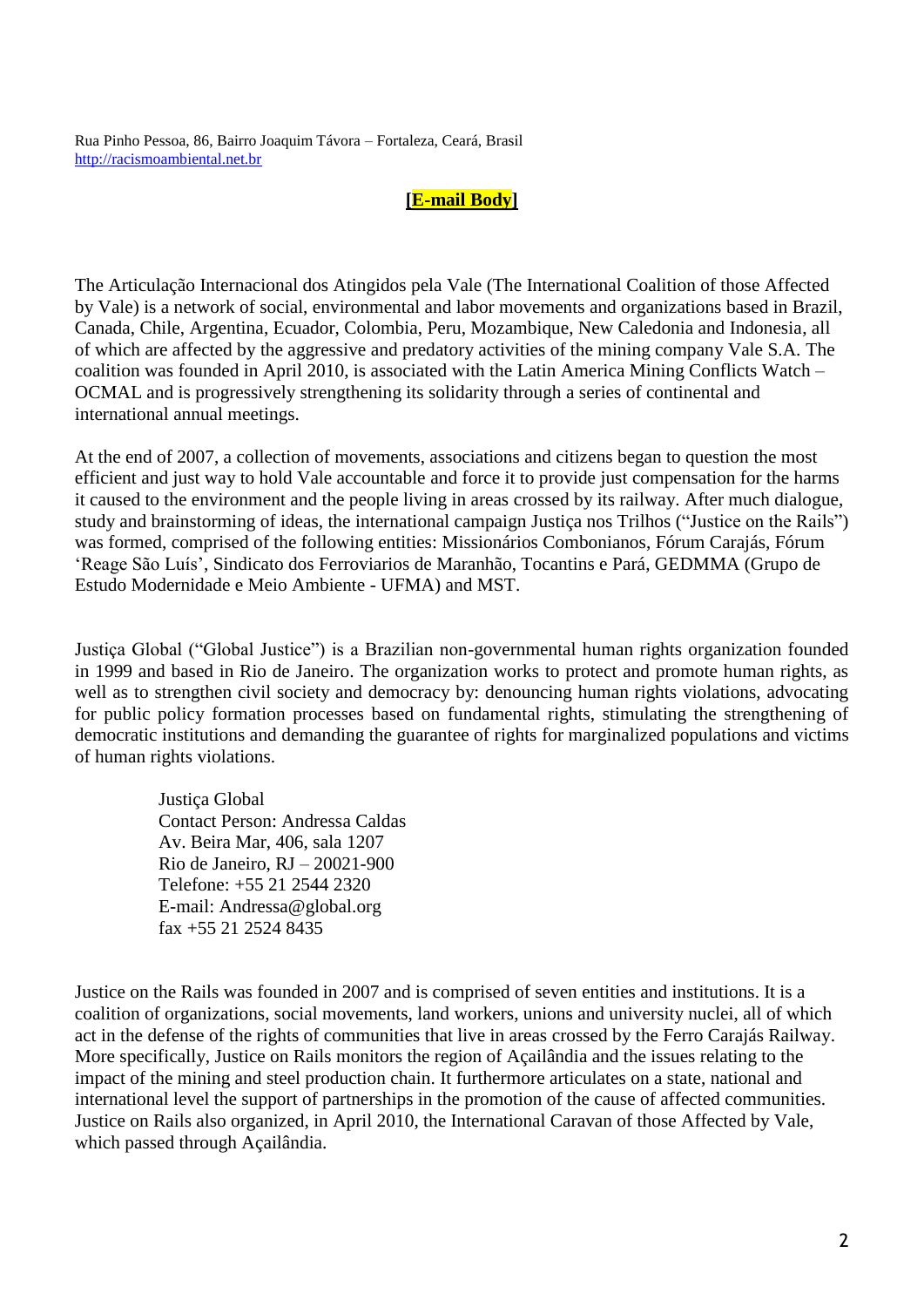**[Cover Page]**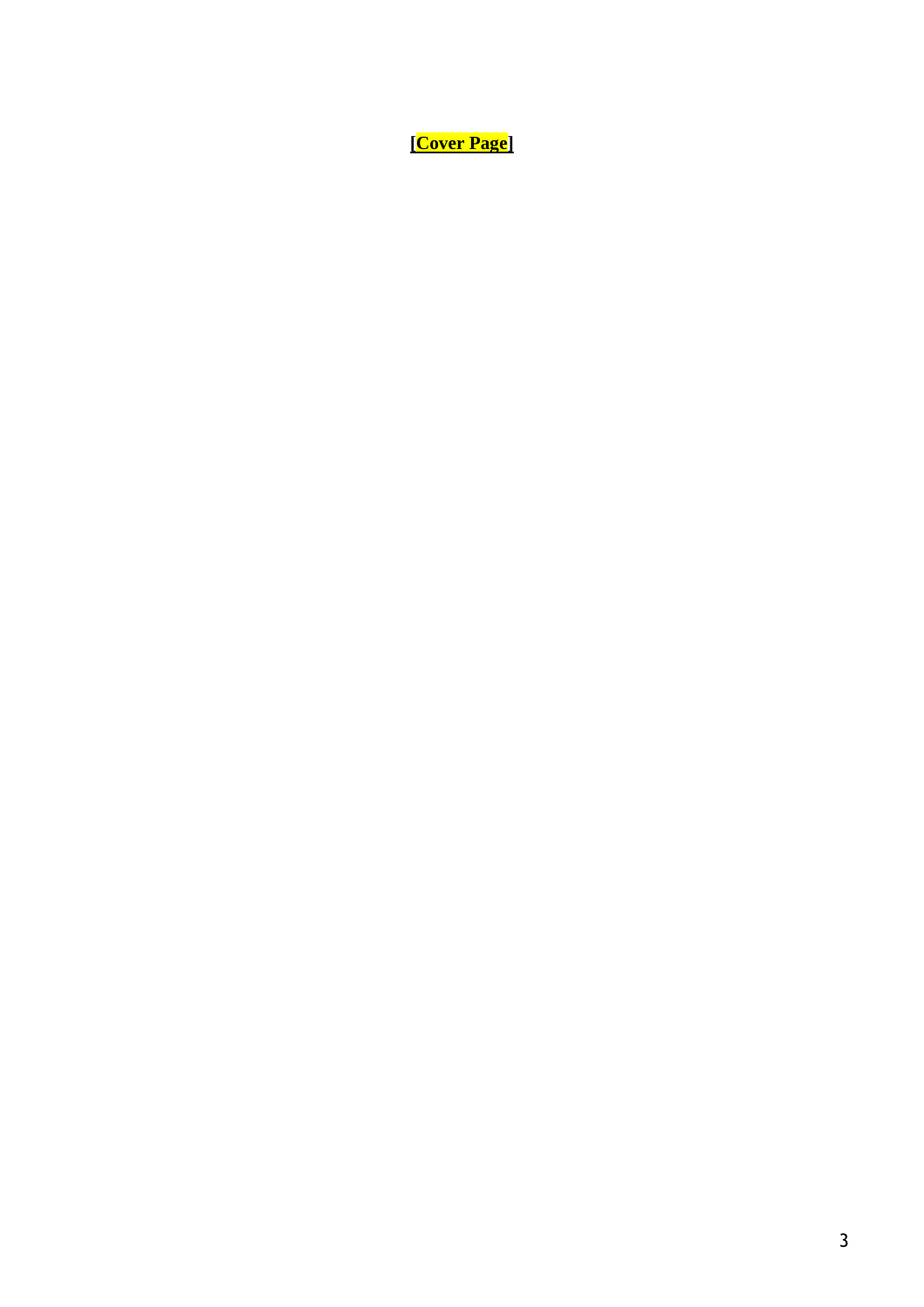# **Submission for the 2012 UPR of Brazil, with respect to the human rights impacts of Vale's activities in Northern Brazil**

# **INTRODUCTION**

**1.** Many communities of people in Northern Brazil have suffered, and continue to suffer, from the systematic violation of their fundamental and human rights as a result of recent steel industry operations, coordinated and controlled by the private mining company Vale S.A. This report intends to document and analyze such violations and subsequently provide recommendations for ways in which the State of Brazil can work to improve conditions for residents living in areas affected by Vale"s operations, and to prevent these and other human rights abuses from occurring in the future. The information presented in this report primarily comes from on-site visits to communities and in-person interviews with community members, community-wide surveys and health impact studies by research teams of Justiça Global, Justiça nos Trilhos and the International Coalition of those Affected by Vale.

# **Government policies relating to the Brazilian Amazon**

**2.** The Brazilian Amazon has long been the subject of Brazilian economic and fiscal governmental policies aimed at stimulating migration flows and encouraging the integration of the region"s resources into the national market. Due to the external debt crisis of the 1970s, the Brazilian government implemented a strategy intended to transform the region into a platform for exportation of primary and intermediate products, including those resulting to mining activities. As recently as 2007, the Brazilian government implemented the Program of Acceleration of Growth – PAC, in order to provide greater incentives, investment infrastructure and private investment facilities to the country.<sup>1</sup> PAC was based on a model favoring large corporations and the export of goods such as soy, meat and minerals.

# **Overview of Vale S.A. and the Brazilian Mining Sector**

**3.** In 2010, the Brazilian mining sector earned a total of US\$ 157 billion in profits, generated foreign currency of US\$ 51 billion and accounted for 25% of all Brazilian exports.<sup>ii</sup> Vale S.A.<sup>iii</sup> ("Vale") is the principal player and benefactor in the Brazilian mining and minerals sector – operating in 38 different countries, constituting the world"s second-largest mining company and producing 15% of the world's total iron extracts.<sup>iv</sup> In 2009, Vale earned a net profit of US\$ 5.3 billion, US\$ 2.75 billion of which it distributed to its shareholders. Between 2006 and 2011, the company distributed more than US\$ 10 billion to its shareholders, and it expects to employ the same incentive structure at least until  $2018$ .

# **The Grande Carajás Program**

**4.** Vale"s Grande Carajás Program was implemented in 1980 for the purpose of exporting 35 million tons of iron ore from the Carajás region. Since Vale"s privatization in 1997 and as a result of an increased demand from China, the company now produces 100 million tons of iron ore per year. It is projected that, by 2015, Vale will produce 230 million tons per year – due to new mines the company intends to open in Carajás and its plan for duplication of the Carajás Railway.<sup>vi</sup>

# **International Agreements**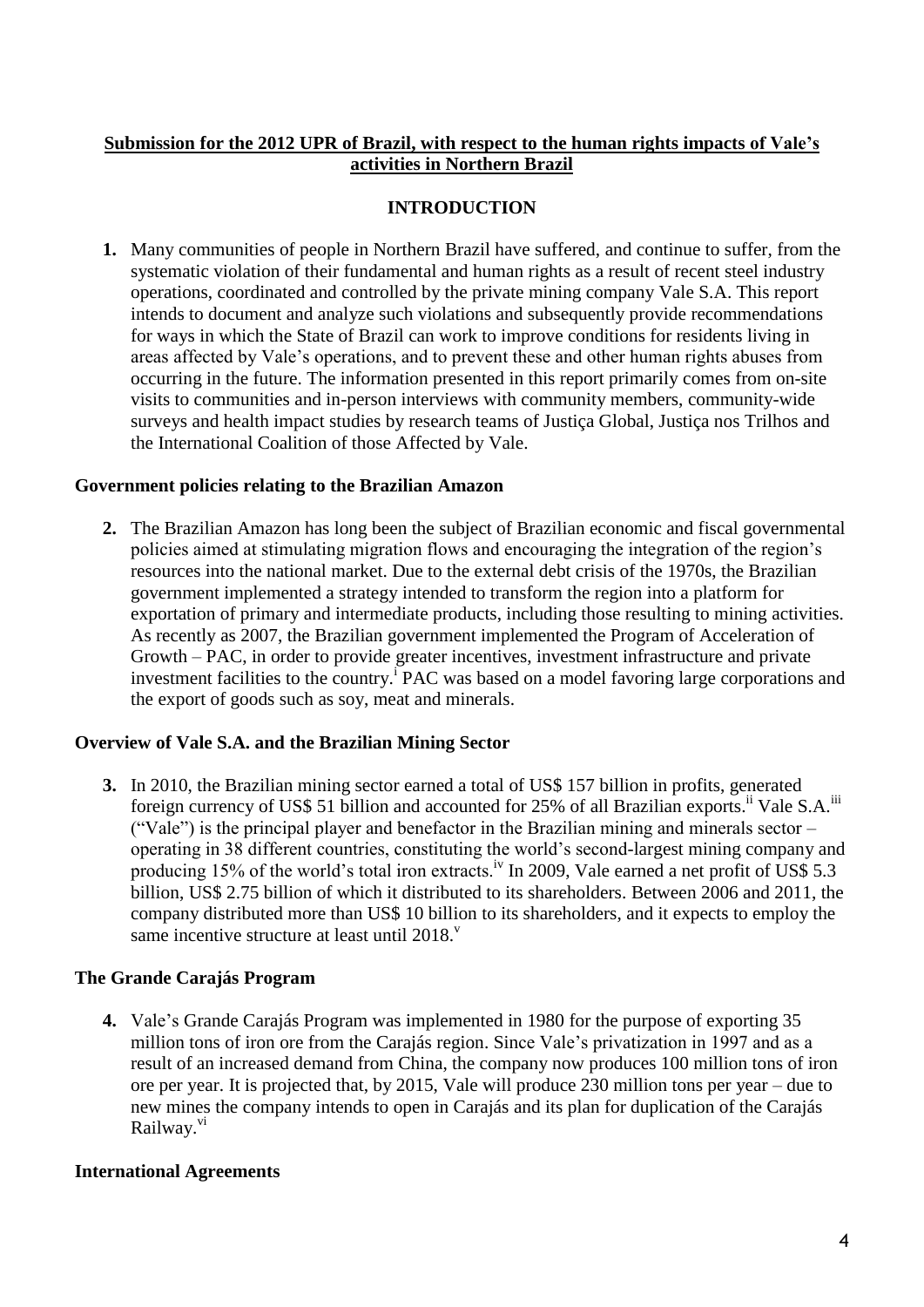**5.** Since 2007, Vale has been a member of the UN Global Compact, whose 10 principles refer to human rights, labor rights, environmental protection and fighting against corruption. Nonetheless, case studies and research reveals that the company"s adhesion to the Global Compact has merely been a formality, as it has failed to alter its degrading environmental practices and human rights violations since becoming a member.

# **BNDES**

**6.** The National Bank for Economic and Social Development – BNDES comprises part of the Ministry of Development, Industry and Foreign Commerce and aims to help enterprises increase development in Brazil, particularly with respect to increased export activities. BNDES provides long-term financing and competitive costs for the development of projects involving the investment in and sale of machines and equipment manufactured in Brazil. BNDES currently possesses 5.5% of Vale's share capital<sup>vii</sup> and provided the company with R\$ 8 billion between 2007 and 2008.<sup>viii</sup> As a reflection of BNDES' lack of investment surrounding corporate social responsibility, a significant group of organizations and social movements formed in 2007 and have been working to promote the democratization of BNDES and move the bank"s decisions toward the effective promotion of social development.

# **Relaxation of legal and regulatory framework for businesses operating in Brazil**

- **7.** The government policies affecting the Brazilian Amazon (described above) were accompanied by a relaxation of the country"s legal and regulatory framework for businesses operating in Brazil. In general, there exist two types of relaxation in the country's legal and regulatory framework: (i) official relaxation, whereby laws and norms are altered and loosened institutionally; and (ii) tacit or unofficial relaxation, whereby companies sense that licensing and supervisory agencies are under pressure to not penalize them for their illegal activities, and such companies therefore choose to operate at the margin of the laws or regulations. The latter is the most common form of legal and regulatory relaxation in Brazil, especially with respect to the activities of export companies.
- **8.** The relaxation described above encompasses Brazilian environmental laws and regulations, particularly insofar as such laws and regulations affect mining activities. The current Minister of Mines and Energy, Edson Lobão, admitted the Brazilian mining sector is regulated by fragile environmental norms – even when compared to other sectors such as those of oil and electric energy.
- **9.** The relaxation in the environmental law and regulatory context has also been accompanied by a reduction of legal protections for rural lands and a mining regulatory framework with low royalty rates. As to the latter point, Lobão described that Brazil charges the lowest taxes in the world in terms of royalties on mining activities: less than three percent; whereas, most countries charge between six and ten percent.<sup>ix</sup> Although there are three bills pending before the Brazilian national congress to change the mining regulations and address the question of royalties, this matter remains particularly controversial within the mining industry.<sup>x</sup>

# **SPECIFIC IMPACTS AND HARMS TO COMMUNITIES ALREADY INCURRED**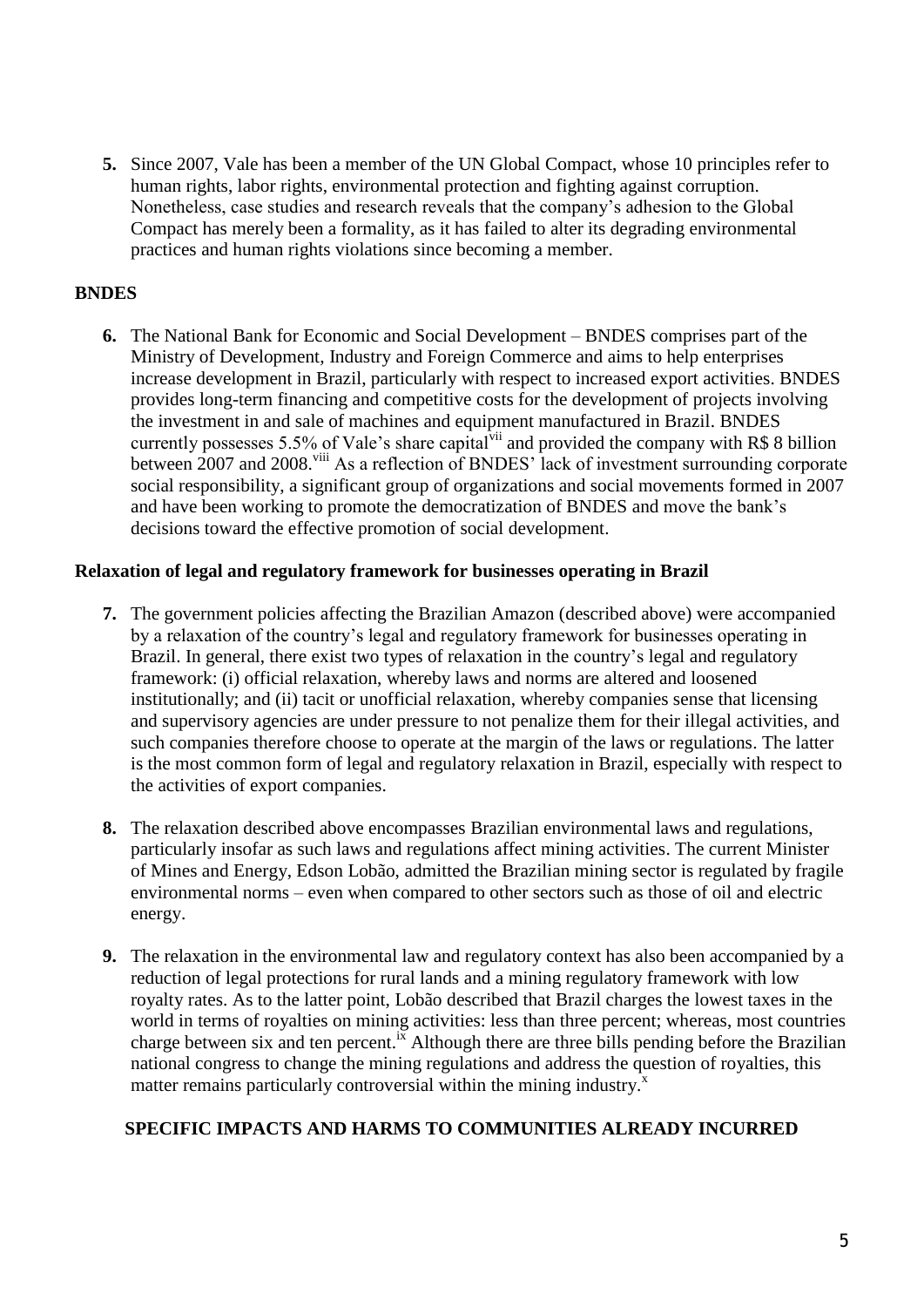*"The incessant pollution, the continuous deterioration of water resources, along with the extremely precarious system of urban sanitation have impacted the living conditions of the residents as well as their lands, affected their livelihoods and increased the insecurity and poverty of the affected communities, in violation of their right to an adequate standard of living."* xi

# **Vale's Operations in Northern Brazil**

- 10. Vale's operations, and the Brazilian government's failure to monitor and address them, have been the cause of innumerable human rights violations in northern Brazil, affecting individuals' right to: an adequate standard of living, health and a healthy environment, redress, due process and effective remedy, among others. For instance, the emission of pollutants from steel mills and coal furnaces – into the air, water and soil – causes grave health ailments to nearby populations, including respiratory, eye and skin problems. And, the close proximity of waste products and pig iron production to communities causes accidents, including serious and fatal burns to residents. Two communities which have been particularly affected by Vale"s operations are Piquiá de Baixo and Califórnia Settlement, both situated in the Municipality of Açailândia, in the northern Brazilian state of Maranhão.
- **11.** Vale effectively has monopoly control in the municipality of Açailândia, mainly as a result of: (i) its ownership of a railway that crosses through the municipality; (ii) its iron ore and steel operations near Piquiá de Baixo; and (iii) its Coal Production Unit – UPR2 near the Califórnia Settlement. UPR2, which Vale installed in 2005, operated 66 ovens for coal production during the past six years, and is situated roughly 1.5 Km from the Califórnia Settlement. The coal produced by UPR2 is shipped to the state of Pará for exclusive use by the Vale-owned steel company, Ferro Gusa Carajás. Furthermore, Vale has a direct relationship with five steel plants in Açailândia, all of which receive iron ore via the Carajás Railway (also operated by Vale), transform the iron ore into pig iron, then ship the pig iron to São Luis (MA) along the Carajás Railway, for export. The Carajás Railway covers a distance of 892 Km and cuts through 25 municipalities: 21 in the state of Maranhão and 4 in the state of Pará.

#### **Gravely Affected Communities: Piquiá de Baixo and Califórnia Settlement**

- **12.** The Piquiá de Baixo community is situated near the BR 222 highway and is comprised of more than 300 families. The Residents" Association of Piquiá de Baixo estimates that 1,500 people live within the confines of the community.<sup>xii</sup> Since the arrival of the iron and steel industry in 1987, residents have been negatively affected by the five steel mills that operate along the highway.
- **13.** As introduced briefly above, Vale extracts raw mineral in Carajás, and this material arrives via the Vale-operated Carajás Railway before being transformed into pig iron, by ovens in the nearby steel mills. The steel mill closest to Piquiá de Baixo is called Gusa Nordeste. Gusa Nordeste has a severe environmental impact on the neighborhood in terms of not only atmospheric and noise pollution, but also waste and debris run-off in neighborhood open spaces.
- **14.** The Califórnia Settlement began in 1992, when landless families occupied a plantation at the edge of the BR-010 highway. In 1997, INCRA<sup>xiii</sup> awarded land titles to the families. The settlement now has 1,300 inhabitants, divided among 268 families. Xiv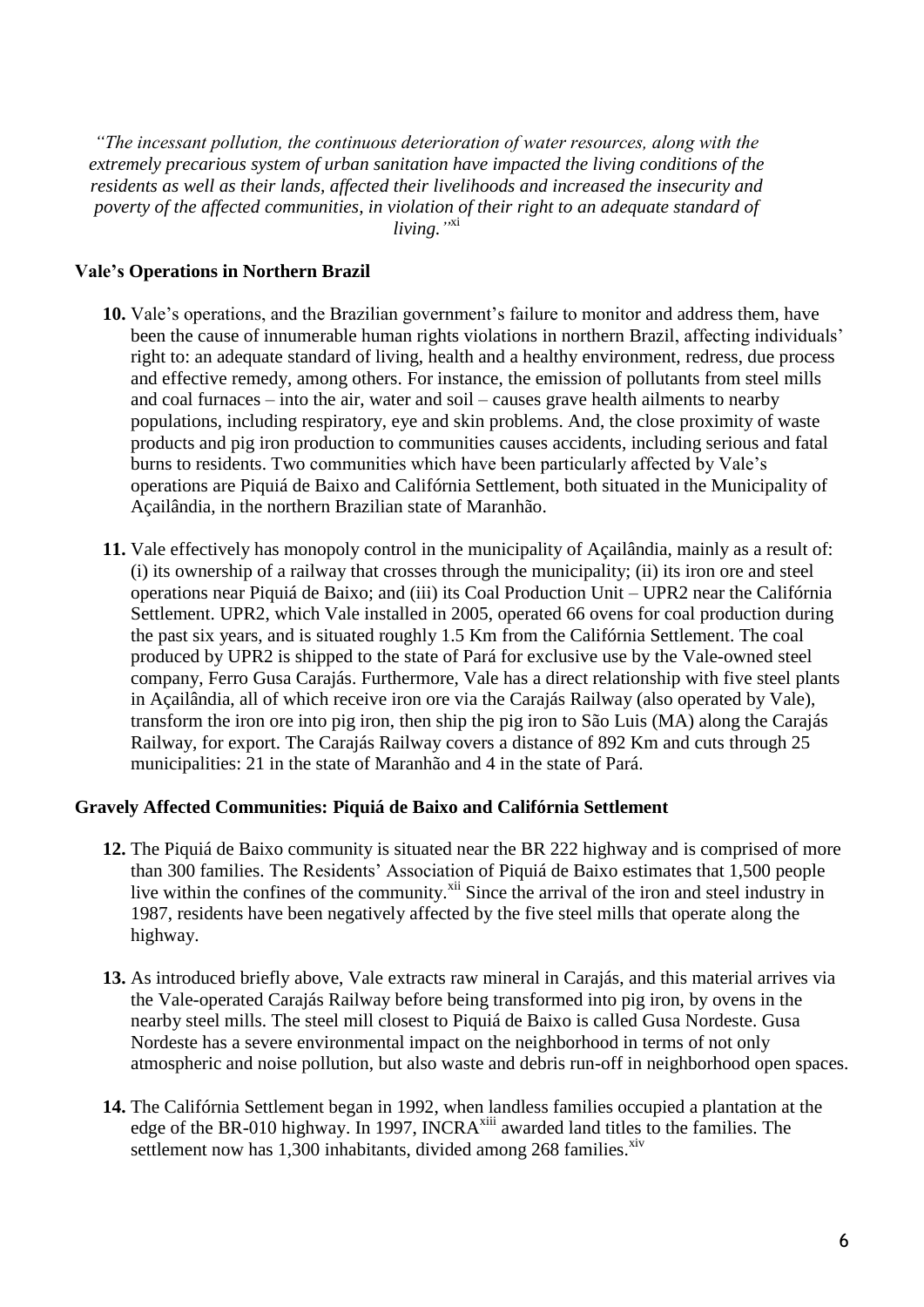- **15.** In 2005, Vale obtained an environmental license to install eleven coal production units, distributed among five cities along the border of Maranhão and Pará. One such production unit, UPR2, was installed in an area adjacent to the Califórnia Settlement.
- 16. There, Vale also installed 66 coal furnaces, occupying a total of 1,185 square meters<sup>xv</sup>, in order to fuel the operations of Vale"s steel company Ferro Gusa Carajás, in Marabá, in the State of Pará. Vale also began cultivating eucalyptus plantations<sup>xvi</sup> next to the settlement in 2005, in order to better supply its coal production.
- **17.** As soon as large-scale coal production began, Califórnia Settlement residents began to complain of health issues, such as vision and blood pressure problems, lethargy, gastritis, coughing and respiratory problems generally. In 2006, Califórnia Settlement residents denounced the activities of Ferro Gusa Carajás to Municipal Board of Health of Açailândia, in addition to filing a suit with the Public Prosecutor's Office.
- **18.** In February 2008, residents denounced Ferro Gusa Carajás at the Regional Environmental Conference, and in March of the same year – following years of exposure to risks from pollution – they united with group Via Campesina to protest against UPR2.<sup>xvii</sup>
- **19.** In April 2008, Dr. Walderci Ferreira Filho, who worked in the Califórnia Settlement"s health clinic, wrote a declaration attesting to the accentuated number of cases of respiratory illness in certain seasons as a result of the installation of coal plants next to the settlement. In August 2008, the State Secretary of Environment – SEMA acknowledged errors in the licensing process and requested a report for air monitoring; Vale delivered an incomplete report, failing to include information regarding the emission of sulfur dioxide and ignoring data confirming emissions for Total Suspended Particles greater than the amounts allowed by CONAMA.
- 20. In October 2008, the settlement's population submitted a letter to the authorities requesting closure of the coal plant, due to the fact that Vale was failing to meet SEMA"s demands.
- **21.** In August 2008, at a meeting with members of Justiça nos Trilhos, Vale admitted to continuing to operate its coal plant with merely one burner, in spite of having 36 ovens in use. The company agreed to install all of the remaining burners, but later announced having sold property to the paper and cellulose production company Suzano Holding S.A. (see below), and stated that it would not indemnify the Califórnia Settlement residents for the rights it violated in the previous 4 years.
- **22.** Califórnia Settlement residents are relieved to see the scheduled end of coal burning next to their community; however, they have yet to observe Vale or the government take responsibility for the harms already incurred, from pollution to water, air and soil, both from the smoke and from the fertilizer used for the eucalyptus plantations.

# **Right to Health**

**23.** Issues relating to health in Piquiá de Baixo have been of constant discussion in community meetings since 2004. Residents have primarily complained of excessive pollution, a precarious urban sanitation system and difficulty in accessing health services. Such complaints indicate problems having to do with a lack of basic community sanitation and public healthcare infrastructure, including: pollution, inadequate hospital care, scarcity of medical professionals,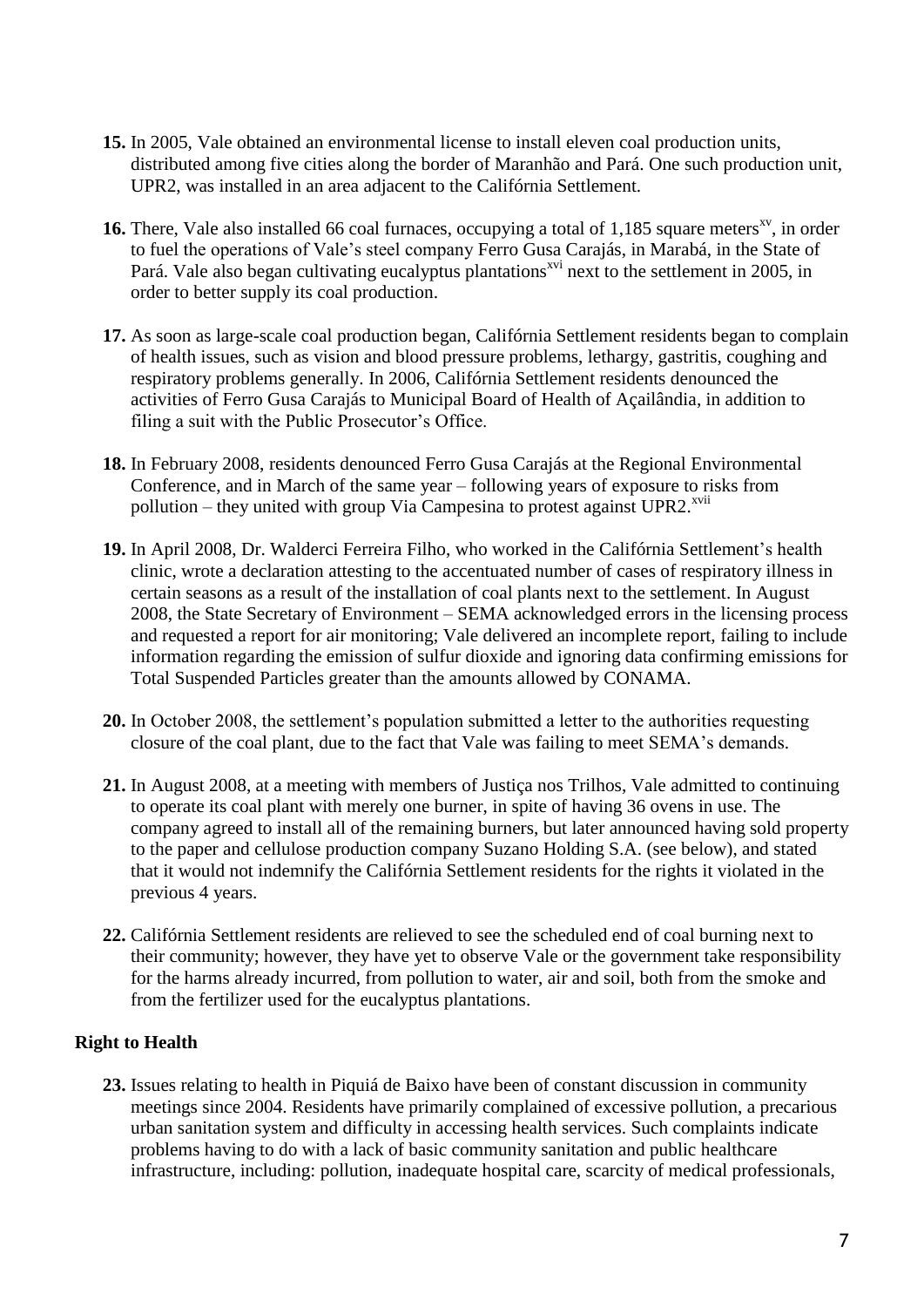lack of space for trash disposal, non-fulfillment of work by health workers, inadequate nutrition and lack of qualification for health workers.

- **24.** During an on-site visit by the International Federation of Human Rights FIDH to Piquiá de Baixo in September 2010, researchers witnessed pollution in plain-view, including soot-covered trees, gray houses and an excessive amount of noise. Residents relayed that the wind raises a "balloon dust" that accumulates at the edge of their houses. In reality, this soot results from pig iron production, which creates two distinct solid residues that are toxic to plants, animals and people. One of the two kinds of solid residues causes physical lesions, which can be deadly<sup>xviii</sup>.
- **25.** An Environmental Investigative Report, requested by a judge at the Açailândia Court in 2007 concluded that, in Piquiá de Baixo:
	- a. [There were] soot emissions, water containing metallic residues and residues that are undoubtedly prejudicial to human health. The conditions in which residents live, their habits and traditions have made the situation even more critical. Livestock, such as chicken and pork eat insects and debris containing traces of these metals that can be carried through the ground water when such runs through the company's grounds before reaching people's backyards. . . there are many residences in this region that are hit by gaseous outflows. The cooling water from high ovens leaves from the grounds heated and filled with dissolved materials that one finds in processed ores, which can certainly contaminate the backyards of houses and the individuals that reside therein, children above all. Furthermore, after passing through backyards, the water reaches the Piquiá stream, carrying metals with it and causing an elevated water temperature.
- 26. The 2010 on-site visit also revealed that most of the community's members (56.5%) assessed their health to be "bad or very bad," as compared with the 3.8% of the country"s overall population.<sup>xix</sup> And, in twenty percent of all the residences that FIDH visited, at least one individual had suffered an accident relating to the steel mill. It is also important to mention that surveys conducted during the on-site visit revealed that the average amount of money spent on medicine in the community was R\$100.30, or 18% of the average household income.
- **27.** An on-site evaluation of the Califórnia Settlement in 2010 revealed a lower health standard than that found in the rest of the country. $^{xx}$  Furthermore, 20.6% of settlement's population reported being ill within 15 days of the visit. Their symptoms related mostly to respiratory tract infections and throat pain. Finally, the average amount spent on medication per household was of R\$ 93.69, or 22.5% of the total average household income.

# **Right to Adequate Housing**

28. Residents of Piquiá de Baixo report that, from the time of Vale's installation of operations for its iron ore chain in Açailândia, they have suffered daily aggressions to their right to dignified housing. Due to the fact that Piquiá de Baixo is situated squarely in the steel industrial district, its residents have borne the brunt of the harms caused by the industry"s activities. In particular, harms caused to the community's lands have interfered with and severely limited families' ability to raise livestock for consumption and small-scale sales.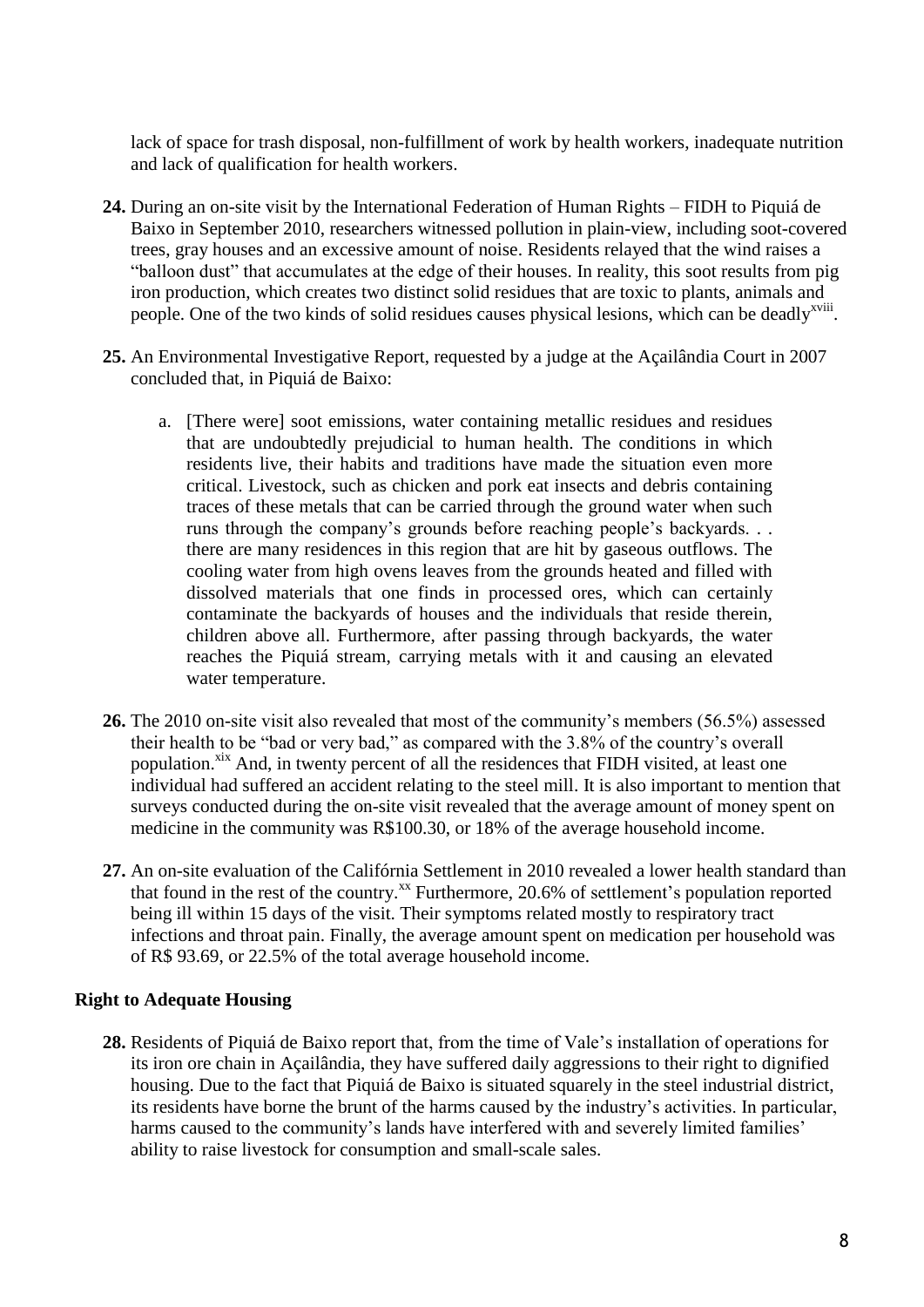- **29.** In 2010, meetings took place involving the Public Prosecutor"s Office in Açailândia, steel industry companies, Vale, the Municipal Government, the Maranhão State Government and community leaders, in order to discuss the community"s relocation. Nonetheless, in spite of many promises and commitments made by the stakeholders, the land has yet to be acquired, and there have still been no measures taken for the community"s relocation.
- **30.** California Settlement residents relay that, from the time of Vale"s installation of companies for the iron ore chain in Açailândia, they have suffered daily aggressions to their right to dignified housing. In particular, the arrival of Ferro Gusa Carajás severely impacted housing conditions within the settlement, causing: (i) excessive heat and smoke from coal production, which invaded houses and resulted in health problems, such as throat pain and inflammation, skin problems, tiredness, intense coughing<sup>xxi</sup>. Families further report suffering as a result of damage to plantations and the subsequent difficulties of raising livestock for personal consumption or small sales.

#### **Right to Life, Security and Physical integrity**

**31.** In September 2010, the President of SIFEMA stated that there no longer existed runoff near the community. Nevertheless, on-site visits by Global Justice in July 2010 and FIDH in September 2010 revealed quite the contrary: piles of refuse remained extremely close to community members' houses –practically surrounding their backyards and without any form of isolation or containment – in addition to along trails used by the residents to move around their community.

# **Right to Information**

**32.** FIDH"s research team verified the impossibility of obtaining information about Vale"s environmental license, monitoring reports and environmental impact studies. Due to its resistance to sharing this information with affected communities, Vale has prevented community members of both Piquiá de Baixo and the Califórnia Settlement from: (i) protecting themselves from harms resulting from pig iron and coal production; (ii) reacting effectively with regard to the environmental conditions applied by the State Secretary of Environment; and (iii) mobilizing against the harms brought upon their communities.

#### **Lack of Access to Justice**

**33.** Up until September 2010, the Public Defender"s Office had not yet been installed in Açailândia even though the Brazilian Constitution requires the provision of "legal assistance that is complete and free to those who prove they have insufficient resources to provide for their own."<sup>xxii</sup> This delay has caused great obstacles for residents who intend to vindicate their rights and acquire reparations for damages already incurred. The Public Prosecutor's Office also delayed in becoming involved and, when it finally did, sent erroneous responses to requests by community members. These occurrences may be explained by a low number of professionals in the Public Prosecutor"s Office or its irregular presence in Açailândia. Regardless of the reason, up until May 2011, the Public Prosecutors Office had still taken no action to begin an investigation (either civil or criminal) into the situation and presented serious weaknesses in the negotiations it undertook with Vale. Finally, the State Court of Maranhão has also delayed processing civil indemnification suits. For example, the 21 families from Piquiá de Baixo who filed indemnification suits in 2005 are still awaiting judgment on their case.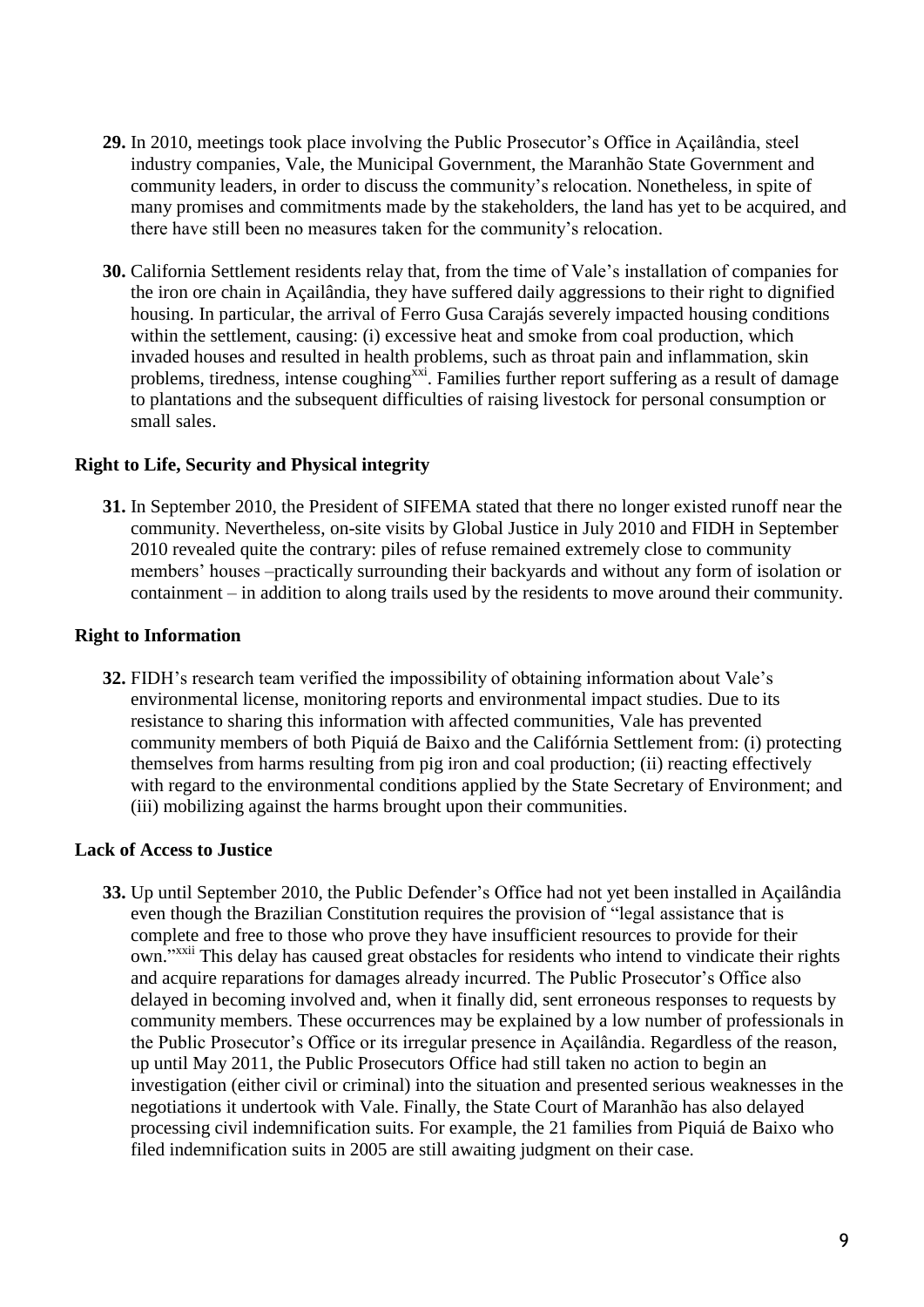# **Right to Protection for Human Rights Defenders**

- **34.** Vale, as well as also public bodies of security and justice, media channels and other private actors, have been responsible for persecuting, intimidating and criminalizing human rights defenders, causing a total miscarriage of justice.
- **35.** For example, Vale filed a legal suit against the Landless Movement<sup>xxiii</sup> leader Joao Pedro Stédile for having mentioned the company"s name in interviews; and, as a result, Stédile was fined R\$ 5M.<sup>xxiv</sup> There have also been numerous publicity campaigns directed against relevant social movements.<sup>xxv</sup> Such was the case of the most important newspaper in Pará ("O Liberal") which, in August 2008, published series of reports, editorials and opinion columns associating members of Justiça nos Trilhos and other support organizations with actions considered by the newspaper to be illegal and for the sole purpose of causing Vale financial harm.<sup>xxvi</sup> Another example of human rights defenders under attack occurred in April 2010, when Vale filed a suit in the State Court of Açailândia against the network of Justiça nos Trilhos – listing the organizations and individuals that it determined to have carried out actions in order to cause the company financial harm.<sup>xxvii</sup> The judge presiding over the case immediately acceded to Vale's demands and issued a preliminary injunction under the penalty of R\$5K daily for transgressions. It is important to note that, although the preliminary injunction was revoked in January 2011 because Vale did not pay its legal fees, the organizations and individuals originally accused were never officially informed of this decision.

# **FUTURE HARMS PREDICTED TO OCCUR FROM VALE'S OPERATIONS**

- **36.** There is much harm likely to be incurred due to Vale"s plan to duplicate the Carajás Railway: 892 Km between Parauapebas (PA) and São Luis (MA). With an R\$8 billion investment, Vale intends to double 605 Km of the railway, in order to increase its load capacity from 100 million tons to 230 million tons by 2014.<sup>xxviii</sup> It is important to note that there have so far been no social or environmental impact studies that have evaluated – in an integrated form – the effects of the increase in Vale"s production capacity.
- **37.** Families living along the Carajás Railway that live under threat of forced eviction were visited by Vale employees in 2010 and were urged to sign "agreements," wherein Vale: paid the "beneficiary" families for loss of some part of their houses; required confidentiality; and discouraged such families from talking to professionals or neighbors about the agreements. Residents affected by the new railway construction projects also complain of problems associated with railroad crossing, the grounding of streams, animal deaths and negative impacts on agricultural production, health and education.<sup>xxix</sup>

#### **IBAMA's fragmented and illegal concession of environmental licenses**

**38.** Vale has obtained fragmented licenses for three separate stretches of the duplicated railway (altogether 60 Km). $\frac{xx}{x}$  It is important to underscore that this licensing process is occurring illegally, as Vale claims to avoid the need for an Environmental Impact Assessment ("EIA"). Vale bases its avoidance of the EIA on CONAMA Resolution No. 349/2004, which exempts small-scale railway projects from carrying out an EIA. However, this resolution could never exempt Vale, as it governs railway projects that have a *low* potential environmental impact. Even according to the very terms of Resolution No. 349/2004, the railway duplication could not be considered an enterprise of low potential environmental impact. And, for this reason, the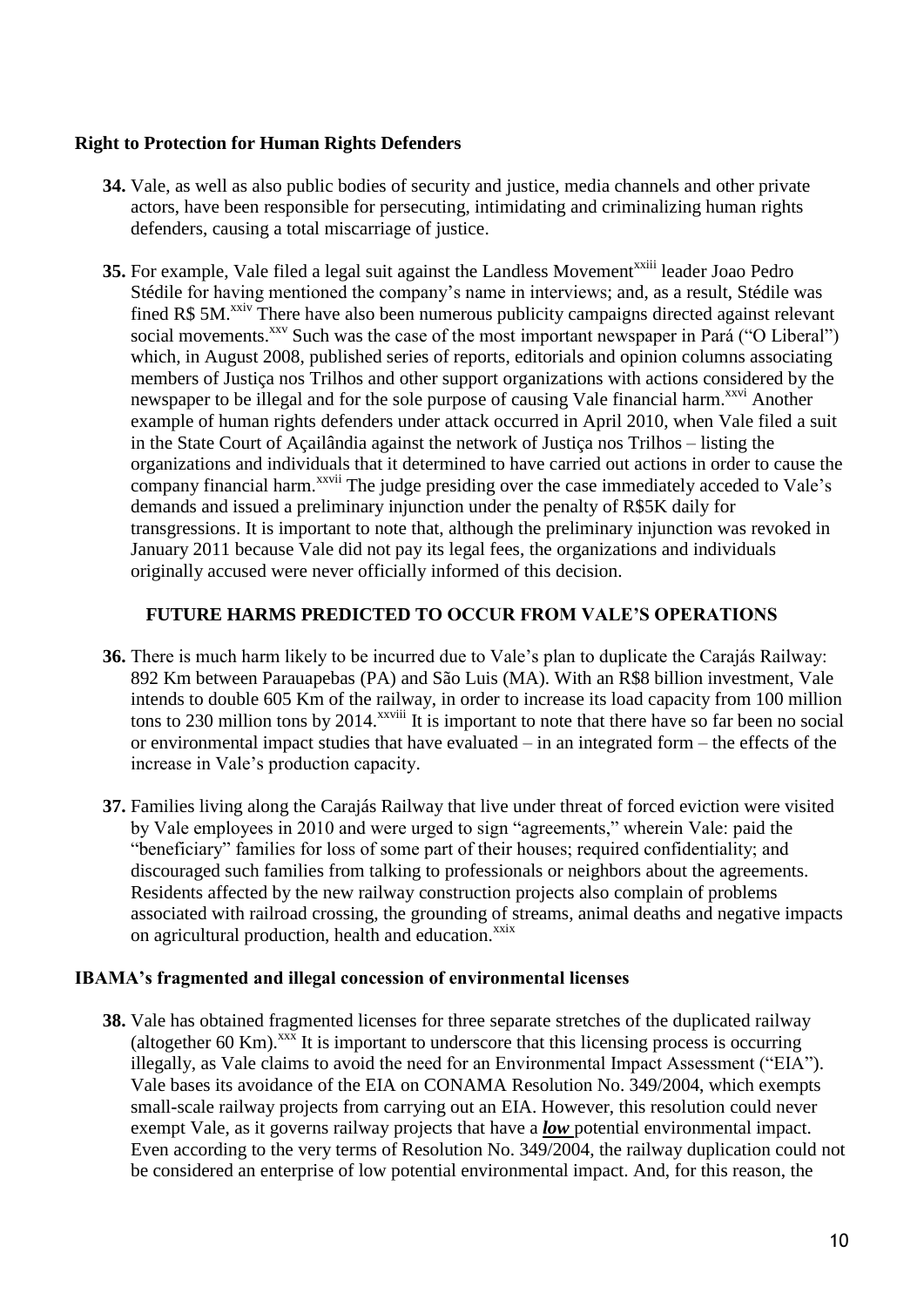necessary EIA and related public discussions ought to have been carried out before IBAMA gave Vale licenses for project construction.

#### **Affected Territories, People and Communities**

**39.** The duplicated railway will cut through at least 21 municipalities<sup>xxxi</sup>: (i) directly interfering with the indigenous territory of Mãe Maria (Pará) of the Gavião People; (ii) causing collateral effects that will be felt throughout the indigenous territories of Caru (Guajajara and Awá-Guajá People), Alto Turiaçu (isolated and nomad Urubu Ka"apor, Timbira and Awá-Guajá People), Pindaré and Santa Inês (Guajajara People and a few Guaranis families); and (iii) interfering with quilombola communities, some of which will be severed by the railway's trajectory.

# **Quilombola Communities**

- **40.** It is important to note that the federal government agency responsible for looking after traditional quilombola communities in Brazil, the Palmares Cultural Foundation, declared that Vale"s construction projects were necessarily prohibited from continuing in a stretch of land that crossed quilombola communities, including Monge Belo and Santa Rosa dos Pretos.<sup>xxxii</sup> The affected quilombola communities had not been previously consulted with regards to the railway duplication, as necessitated by the International Labor Organization Convention; thus, the projects could not legitimately continue.<sup>xxxiii</sup> Nevertheless, instead of waiting for the Palmares Cultural Foundation to issue its opinion, as required for licensing, IBAMA succumbed to Vale's pressure first.<sup>xxxiv</sup> Only after IBAMA approved the license did the Palmares Cultural Foundation issue its opinion, condemning the construction project, exactly because of the lack of prior studies.<sup>xxxv</sup>
- **41.** Access to food sources/supplies is the greatest concern of the quilombola communities affected by the railway duplication, "as the construction projects have been affecting the fields, which are the basis for sustenance for these communities." XXXVI One public suit has already been filed as a result of the harms incurred to the Permanent Reservation Areas that were impacted without authorization by IBAMA.<sup>xxxvii</sup>

#### **RECOMMENDATIONS**

**42.** The recommendations set forth below are intended for the administrative and legal institutions of the Union, the State of Maranhão and the Municipality of Açailândia.

#### **Recommendations with respect to Access to Justice and the Right to Due Process and Effective Remedy**

- **43.** Conduct immediate, impartial and independent investigations and corresponding legal actions(criminal or civil) to determine actors responsible for violations committed
- **44.** Guarantee complete legal assistance for victims of human rights violations
- **45.** Ensure that the 21 legal suits for damages that were filed in 2005 before the Second District Court of Açailândia are processed as quickly as possible and with a satisfactory judgment for the residents of Piquiá de Baixo
- **46.** Guarantee recognition by the Public Prosecutor"s Office, the Public Defender"s Office and the State Court of Maranhão of the priority and urgency of the situations of Piquiá de Baixo and the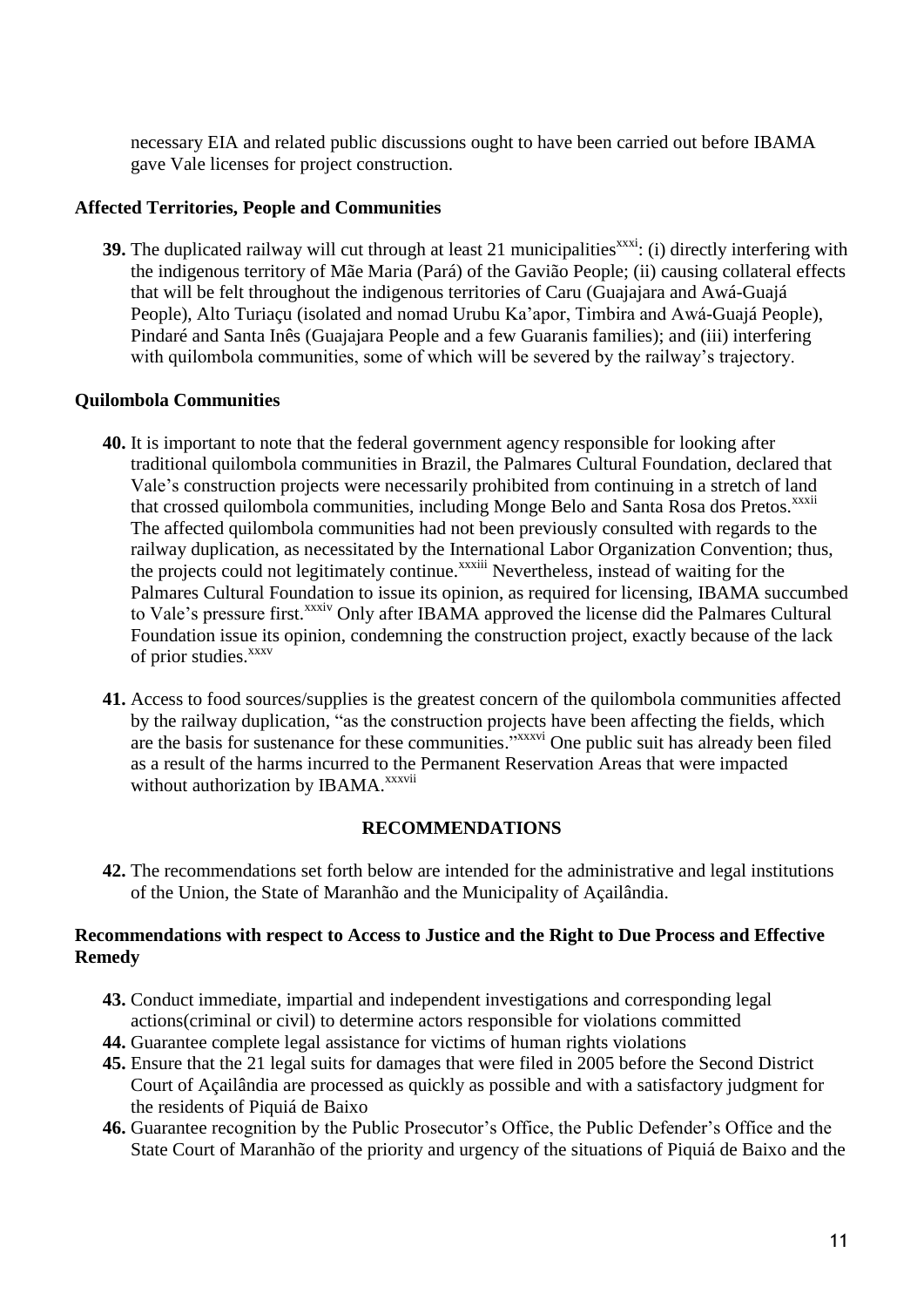California Settlement– necessitating that such institutions act in a delicate and permanent manner in the investigations and legal suits

- **47.** Ensure that measures to be taken will avoid non-compliance with legal parameters established by national and international law
- **48.** Implement measures for full reparation, as soon as the following are determined: damages and the parties responsible for such, applied on an individual and collective basis, not excluding (for reparation): (i) restitution; (ii) rehabilitation; (iii) indemnification/compensation; and (iv) satisfaction and guarantees of non-repetition
- **49.** Decontaminate and recuperate the land area of Piquiá de Baixo
- **50.** Provide reparation measures for Piquiá de Baixo and the Califórnia Settlement, according to national and international standards with respect to the right to effective remedy and including the collective and integral resettlement of all families of Piquiá de Baixo
- **51.** Apply legal and administrative consequences to Vale for its non-compliance with the environmental license conditions in which the company ought to have installed and left working 16 gas burners, as recommended by the technical report from the Environmental Analyst of the Secretary of Environment and Natural Resources of the State of Maranhão<sup>xxxviii</sup>

# **Recommendations with respect to the Right to Health and to a Healthy Environment**

- **52.** Facilitate the immediate evaluation by competent, reputable and impartial professionals or institutions, without cost to victims, the degree of fulfillment of the environmental license conditions in effect
- **53.** Suspend approval of all new licenses for steel mill enterprises in Açailândia installed in Piquiá de Baixo, until the conflict in question is satisfactorily resolved
- **54.** Require of coal plants and steel mills, as well as their suppliers and pig iron transport companies: (i) immediate installation of monitoring equipment for the emission of pollutants and for the measurement of air quality; and (ii) monthly reports submitted to public monitoring bodies, as well as to the communities of Piquiá de Baixo and California
- **55.** Immediately implement the recommendations of Judge Albino Ulisses Brigatto, including: (i) installation of an anti-particle filter, gas incinerators, nets for water draining and treatment and closed sheds; and (ii) removal of any residues from the factories in concrete containers, in vehicles
- **56.** Draft and publish the Plan for Management of Solid Residues, containing information about the generation, characteristics, storage, transport and destination of its solid industrial residues
- **57.** Require for the concession of authorizations and environmental licenses for the new enterprise of Gusa Nordeste (located close to Piquiá de Baixo) a condition precedent of: the effective relocation of residents of Piquiá de Baxio and execution of effective measures for compliance with legislation surrounding pollution emissions and their potential harms
- **58.** Suspend the concession of new permits for coal plants of Ferro Gusa Carajás in Açailândia, until adequate assessment processes established
- **59.** Reinforce the monitoring system for environmental impact of mining-metals sector, with (i) closer coordination among public agencies and measures; and (ii) the immediate installation of equipment to monitor air quality and prevent contaminant emissions by mining-metal companies and coal plants (and their respective ore suppliers and transport companies)
- **60.** Require urgent execution by public monitoring bodies, such as IBAMA, the Chico Mendes Institute for Conservation of Biodiversity (ICMBio) and their correspondents in Maranhão of new control mechanisms for coal used by steel companies in Açailândia
- **61.** Calculate the environmental impact of clearing the forests and using the coal deriving from native forests, with the appropriate sanctions for the responsible parties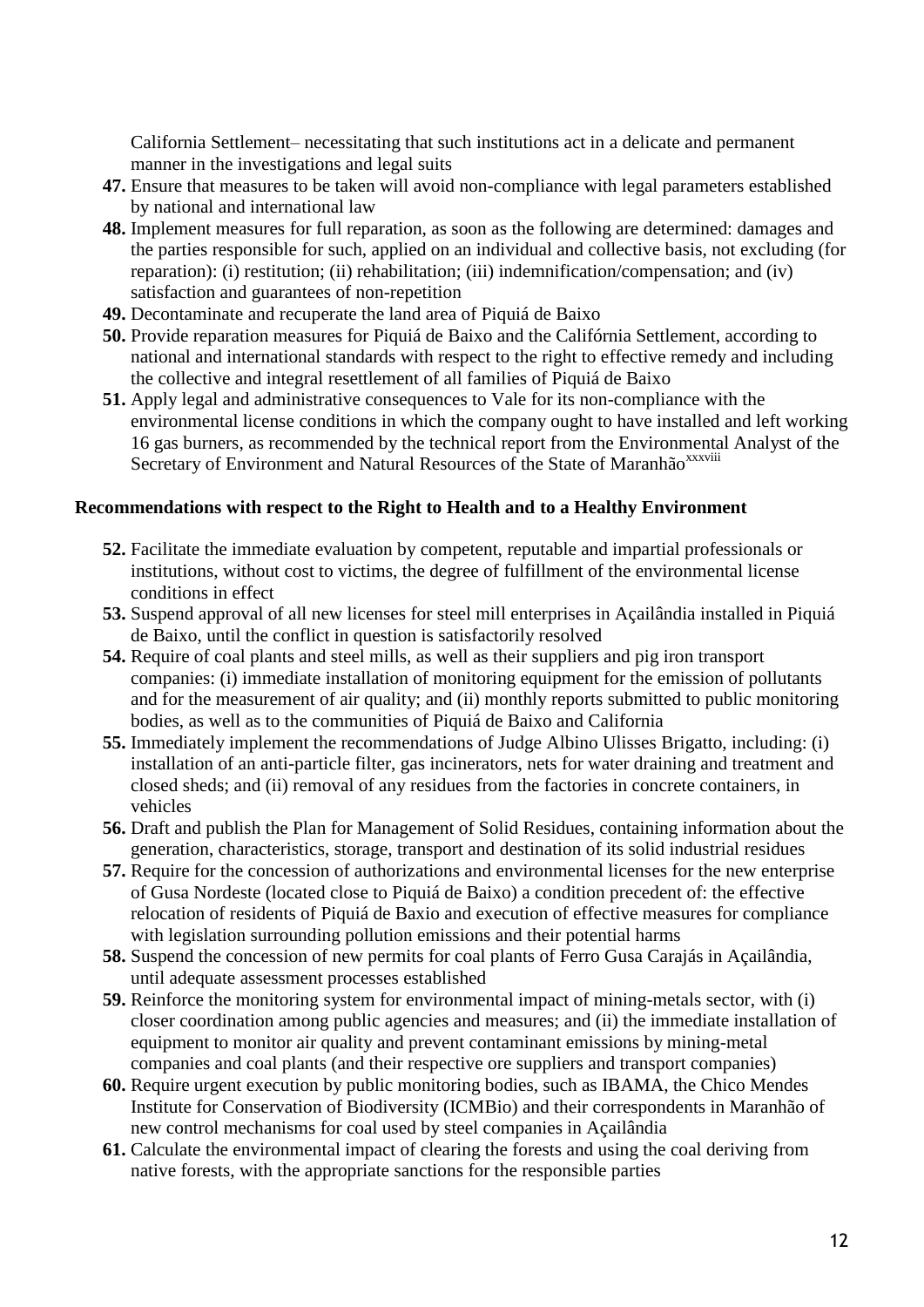- **62.** Require that the municipal Secretaries of Health of municipalities include respiratory illnesses among those requiring public notice
- **63.** Carry out immediately technical studies by professionals or competent institutions which are reputable and impartial – without cost to victims, to determine the current air, water and soil quality, the possibility of future contamination and the corresponding diseases provoked by industrial effluents from steel plan activities and the coal plant located next to the communities of Piquiá de Baixo and California
- **64.** Carry out technical studies to determine possible air, water and soil pollution and future effects on health by chemical fertilizers, poisons used for eucalyptus monoculture
- **65.** Considering the incompatibility of the enterprises with the human settlements, carry out the full and immediate relocation of the families of Piquiá de Baixo, to areas chosen with residents' participation and respecting national and international norms and with sustainable opportunities for livelihood

# **Recommendations with respect to the Right to Information**

- **66.** Require that public hearings be held on an annual basis, coordinated by the Public Prosecutor"s Offices of the State of Maranhão, surrounding the impacts of companies in Açailândia and including monitoring data and public analysis
- **67.** Require monitoring, by the Public Prosecutor's Office and the Public Defenders' Office of the State of Maranhão, of compliance of steel companies in Açailândia with Ordinance 111 of the Secretary of Environment of the State of Maranhão, with bi-annual reports and with public disclosure at public hearings in the municipality of Açailândia
- **68.** Require SEMA"s adoption of measures, taken on by it, in order to facilitate the access to information contained in the environmental licensing procedures, such as the: (i) creation of a database; (ii) digitalization of respective documents; (iii) total inclusion of such documents in the National Portal of Environmental Licensing to reinforce transparency and accessibility of licenses; and (iv) maintenance of copies of the EIA and its conditions, as well as the environmental fiscal reports of SEMA, in the municipality of Açailândia , in addition to making such reports available for residents
- **69.** Reform legislation on financial disclosure, such that requirements for the disclosure of risks that are not considered "material" be more stringent, including the disclosure of risks and impacts to human rights and the environment, resulting from impacts of its operational activities
- **70.** Implement measures for shareholders to register formal complaints with the responsible authorities that may freely express their social and environmental concerns
- **71.** Ensure that populations in Açailândia are duly informed of impacts of mining-metal companies operating in Açailândia
- **72.** Ensure access to information in environmental permits and through yearly public meetings organized by Public Ministry of State of Maranhão

# **Recommendations with respect to general avoidance of impacts on human rights and the environment of steel industry operations**

**73.** Create an integrated study group, with the state and federal legislative branches, social organizations and private companies, geared toward the creation of a new social or development fund for the entire impacted area that includes the municipalities of the Carajás corridor, which will reinstate the institutional fund that existed during the time of "Companhia Vale do Rio Doce" and will be jointly managed by public powers and civil society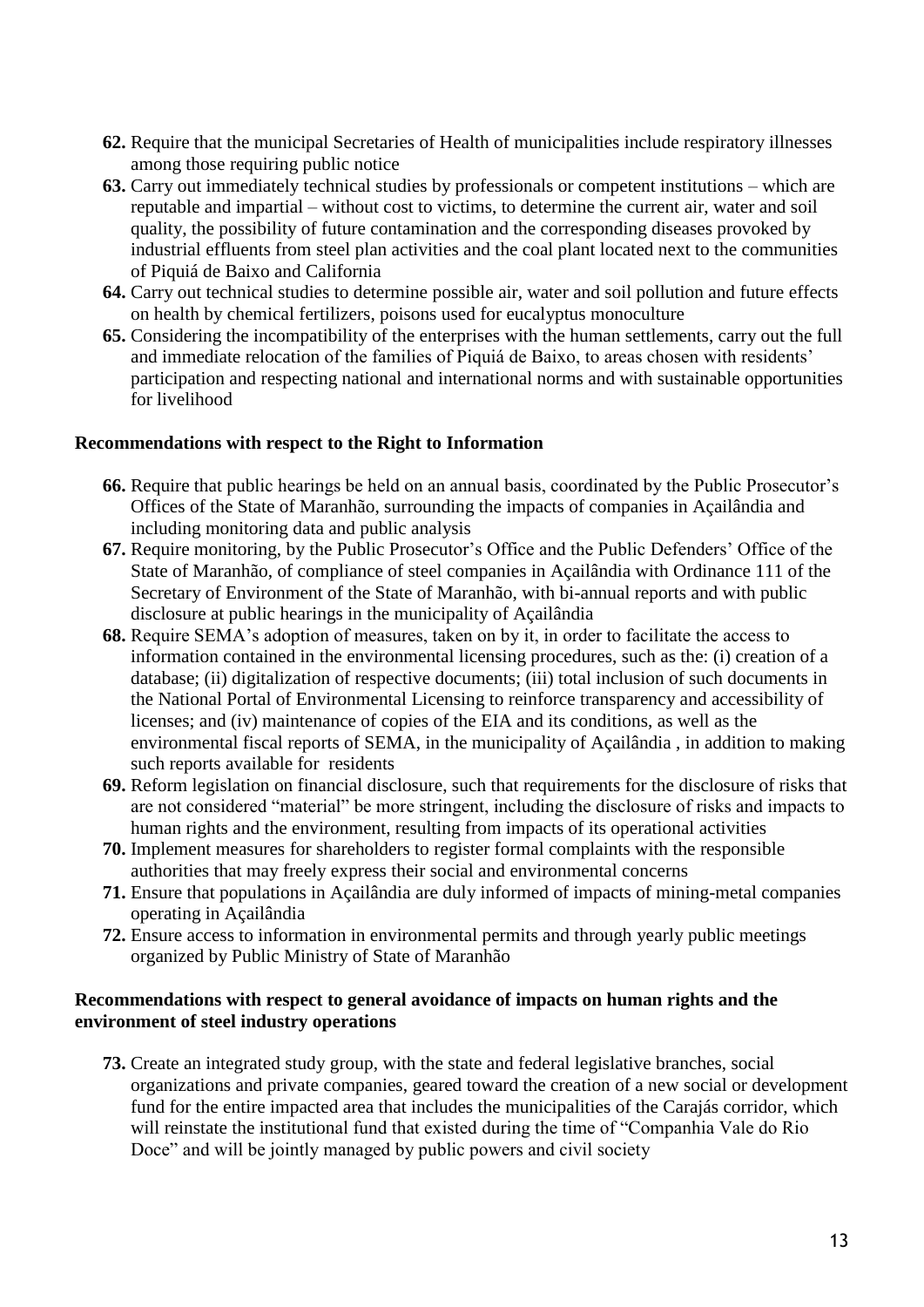- **74.** Require immediate cooperation by the Municipality of Açailândia of the State of Maranhão and the federal government with environmental organizations and other control mechanisms, so that: members of such organizations have actual means to analyze, in a critical and impartial manner, the requests for authorizations or licenses, impose conditions and promote the fulfillment of the law, via on-site visits, the drafting of reports and the filing of complaints
- **75.** Demand that the federal authorities take advantage of the opportunity to reform the legal mark for mining, particularly by means of a consultative participatory process and taking into account the concerns of civil society expressed in this report

# **Recommendations with respect to the duplication of the Carajás Railway**

- **76.** Mandate that IBAMA immediately suspend and review the environmental licensing procedure<sup>xxxix</sup> for the railway duplication construction project, which granted licenses in a fragmented and therefore illegal way, until: (i)Vale carries out the necessary environmental impact studies ; approval is received by the Palmares Foundation, FUNAI, IPHAN, Chico Mendes Institute for Biodiversity Conservation, INCRA and OEMAs and OMMAs involved, that they are being consulted – gathering of all documentation received from these organizations during the environmental licensing procedure; and (ii) a full copy of the licensing procedure is made available by representatives of organizations that have been obstructed from obtaining them
- **77.** Initiate an administrative proceeding or civil public investigation or Civil Public Action in order to access the facts cited above
- **78.** Require that the concession of licenses be in consonance with the law, from this point forward
- **79.** Demand that the construction project process be organized so as to minimize harm to the environment, conservation units, nature preserves, water resources, historical sites, indigenous people, quilombolas, settlements of agrarian reform and communities that live in the areas surrounding (or that are cut by) the Carajás Railway

 $\overline{a}$ 

<sup>i</sup> Brazil, Ministry of Finance, Programa de Aceleração do Crescimento,

http://www.fazenda.gov.br/portugues/releases/2007/r220107-PAC-integra.pdf.

<sup>&</sup>lt;sup>ii</sup> Ministry of Mining and Energy. National Mining Plan 2030, http://www.secom.gov.br/sobre-a-secom/nucleode-comunicacao-publica/copy\_of\_em-questao-1/edicoes-anteriores/fevereiro-2011/boletim-1220-09.02/planode-mineracao-preve-investimentos-de-us-350-bilhoes/impressao\_view.

iii The company was privatized in 1997 and renamed Vale S.A. from Company Vale do Rio Doce – CVRD in 2007.

<sup>&</sup>lt;sup>iv</sup> SINFERBASE – National Union of the Iron and Basic Metal Extraction Industry, Report 2010, www.sinferbase.com.br.

<sup>v</sup> Vale, "Código de Conduta dos Fornecedores – Supplier"s Code of Conduct," article 1, available at: http://www.vale.com/en-us/fornecedores/Documents/codigo-de-conduta-do-fornecedor.pdf.

vi Goitia, Vladimir. *Vale invests to make up for distance* <"Vale investe para compensar distâncias>. Valor Econômico, São Paulo, 28 March 2011. Available at:

http://www.valoronline.com.br/impressao/vale/1902/403581/vale-investe-para-compensar-distancias. vii Vale, www.vale.com.

viii Balthazar, Ricardo. Folha de São Paulo, edition of 8 August 2010; consultative spreadsheet available at www.justicanostrilhos.org.

ix Agência Câmara. Lobão Affirms that the New Mining Code will Contain Speculation <"Lobão Afirma que Novo Código de Mineração Vai Conter Especulação">. 17 March 2010. Available at:

http://www.jusbrasil.com.br/noticias/2120903/lobao-diz-que-novo-codigo-de-mineracao-vai-conter-aespeculacao.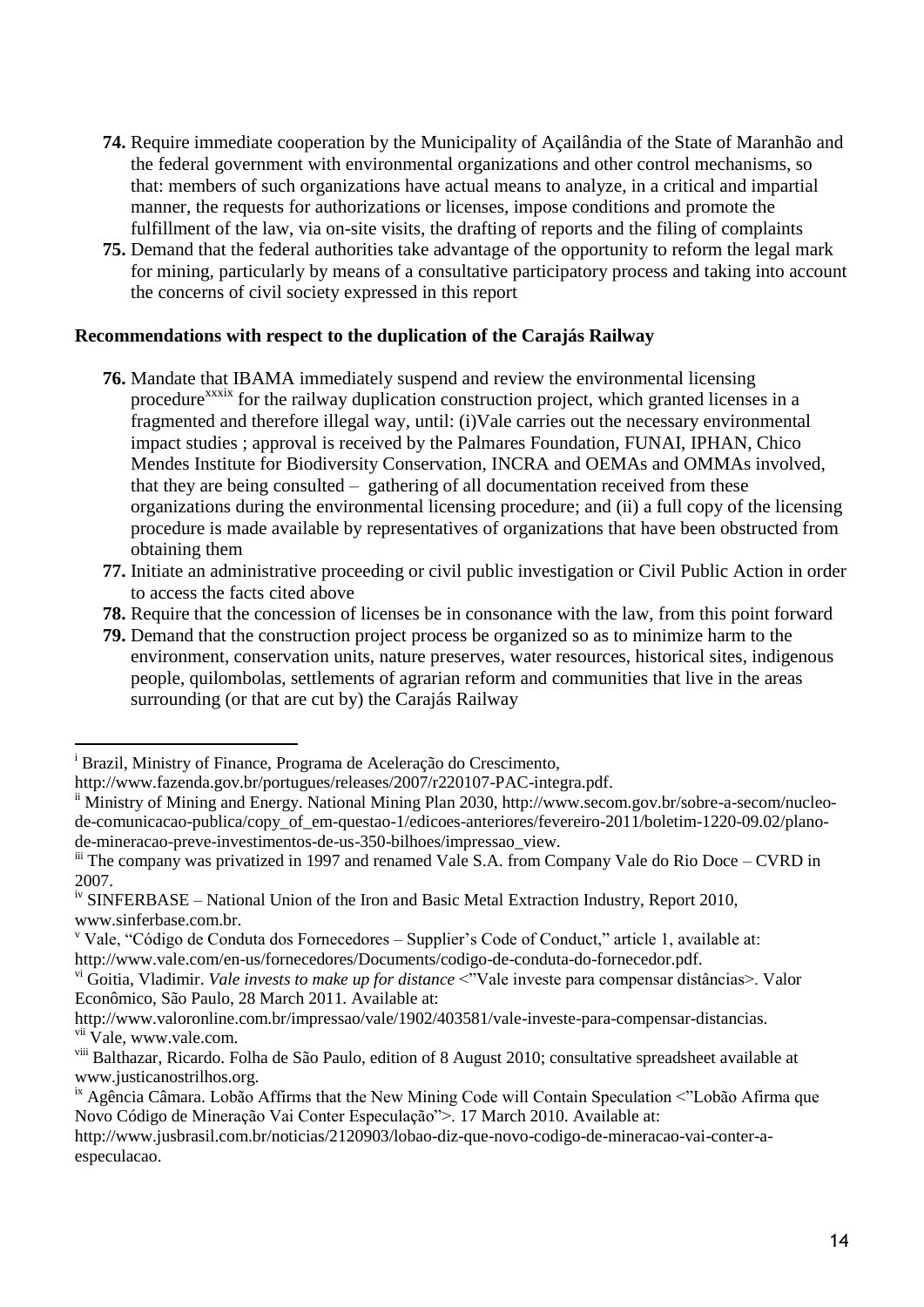http://oglobo.globo.com/pais/mat/2011/03/10/governo-quer-varredura-nos-royalties-da-mineracao-dizem-fontes-923985545.asp.

xi FIDH, *Brazil: How much are human rights worth in the Brazilian mining and steel industry?* Executive Summary, May 2011, No. 563a.

xiv Art. 127 of the 1988 Federal Constitution of Brazil.

xv Oral information provided to FIDH, 2010.

xviInitially, coal producers burned the pre-Amazonian native forest in order to obtain their coal. Today, there is a gradual substitution of native forest wood for genetically modified eucalyptus, which is planted in large areas of mono-cultivation.

xvii150 women from Via Campesina protested against the coal plant of Vale in Açailândia – temporarily closing BR-010, after which the authorities began to pressure Vale to fulfill the items foreseen by the environmental license (such as the installation of smoke burners and the effective execution of air monitoring reports).

xviii For example, a seven-year-old boy died in 1999 after stumbling on a pile of the substance and suffering for twenty days from the resulting burns.

xix PNAD statistics of 2008.

<sup>xx</sup> Country-wide, 77.3% of individuals claim to have "good or very good" health; whereas, in the Califórnia Settlement, only 52.1% of individuals claimed to have "good or very good" health. Country-wide, only 4.6% of individuals claim to have "bad or very bad" health; whereas, in the Califórnia Settlement, 11.1% claimed to have "bad or very bad" health.

<sup>xxi</sup> Note that all of these symptoms were relayed by Dr. Walderci Ferreira Filho in his declaration of 2008.

xxii Art. 5 of the 1988 Federal Constitution of Brazil.

xxiiiMovimento Sem Terra – MST.

 $xxiv$  Guideline 15 – Rights guarantee for victims of crimes and the protection of threatened persons. Strategic Objective IV – Guarantee the protection of human rights defenders and their activities. Third National Program for Human Rights, 2010. Available at: //portal.mj.gov.br/sedh/pndh3/pndh3.pdf.

xxv *See, e.g.*, Television interview by journalist Miriam Leitão: CEO of Vale, Roger Agnelli, refered to individuals of MST as "criminals that do not respect the Law, that do not respect democracy." Interview of 17 September 2008, transmitted by Globo News. Available at:

http://video.globo.com/Videos/Player/Noticias/0,,GIM881457-7823-

ENTREVISTA+COM+ROGER+AGNELLI,00.html.

xxvi *See, e.g.*, A survey carried out by Vale, which was submitted to the private institute "Ibope," regarding the opinion of Brazilian society on the behavior of social movements in this field in Brazil and its subsequent disclosure by the newspaper "O Globo" in June 2008.

xxvii "Public notice to the newspaper O Liberal" <"Nota pública ao jornal O Liberal">, signed by CNBB – Pastoral and Organisms (Cáritas, CJP, CREA, Pastoral da Criança, PASCOM, CPT, CPP); CRB (Religious Conference of Brazil); Dorothy Committee; Colombian Missionaries; UNIPOP; ABONG; FASE; InterReligioso. Available at: http://www.justicanostrilhos.org/nota/39.

xxviii Carta Capital, *Dispute between NGOs and the government impedes railway duplication*. 31 May 2011. <"Disputa entre ONGs e governo emperra duplicação de ferrovia."> Available at:

http://www.cartacapital.com.br/politica/disputa-entre-ongs-e-governo-emperra-duplicacao-de-ferrovia-no-nortedo-pais.

xxix Blog by Danilo Chammas. 21 October 2011. Available at: http://daanchammas.blogspot.com.

xxx Carta Capital, *supra* note xxxiv.

xxxi Ibid.

xxxii Ibid.

xxxiii Ibid.

xxxiv Ibid., citing Danilo Chammas.

xxxv Ibid.

 $\overline{a}$ <sup>x</sup> Estado de São Paulo, *Government wants to clean-up mining industry royalties, according to sources*

<sup>&</sup>lt;"Governo quer varredura nos royalties da mineração, dizem fontes"> 10 October 2011. Available at:

<sup>&</sup>lt;sup>xii</sup> Oral information provided to FIDH, 2010.

xiiiNational Institute of Colonization and Agrarian Reform (Instituto Nacional de Colonização e Reforma Agrária).